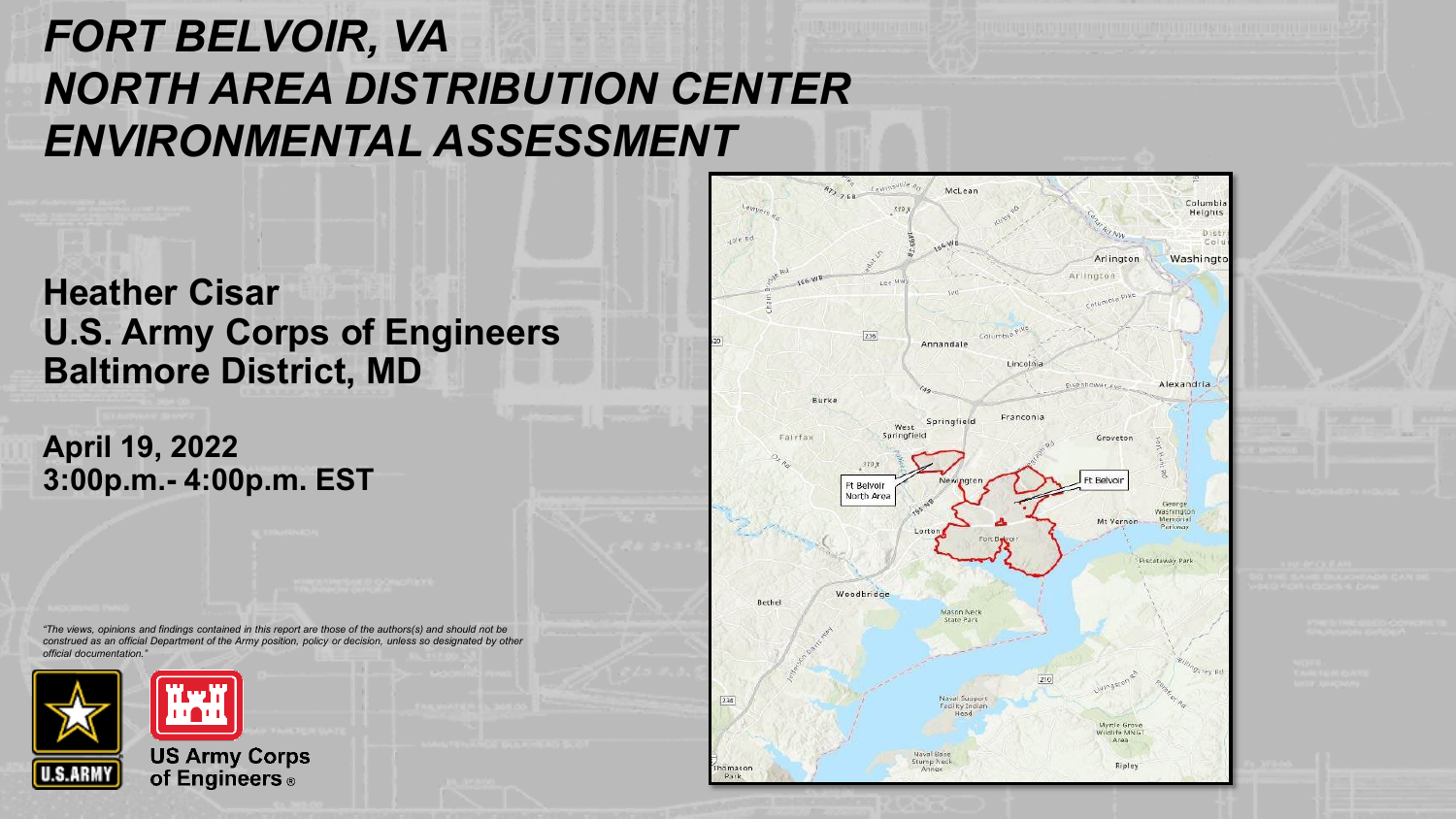

### *National Environmental Policy Act (NEPA)*

- Environmental Assessment (EA) assesses the potential of a Proposed Action to cause environmental effects
- EA includes brief discussion of:
	- Purpose & Need for the Proposed Action
	- Alternatives to the Proposed Action
	- Potential environmental & social impacts
	- List of agencies and persons consulted
- Based on the EA, one of two actions can occur:
	- EA determines the action would not have significant impacts – a Finding of No Significant Impact (FONSI) is issued
	- EA determines there would be significant impacts an Environmental Impact Statement (EIS) is prepared

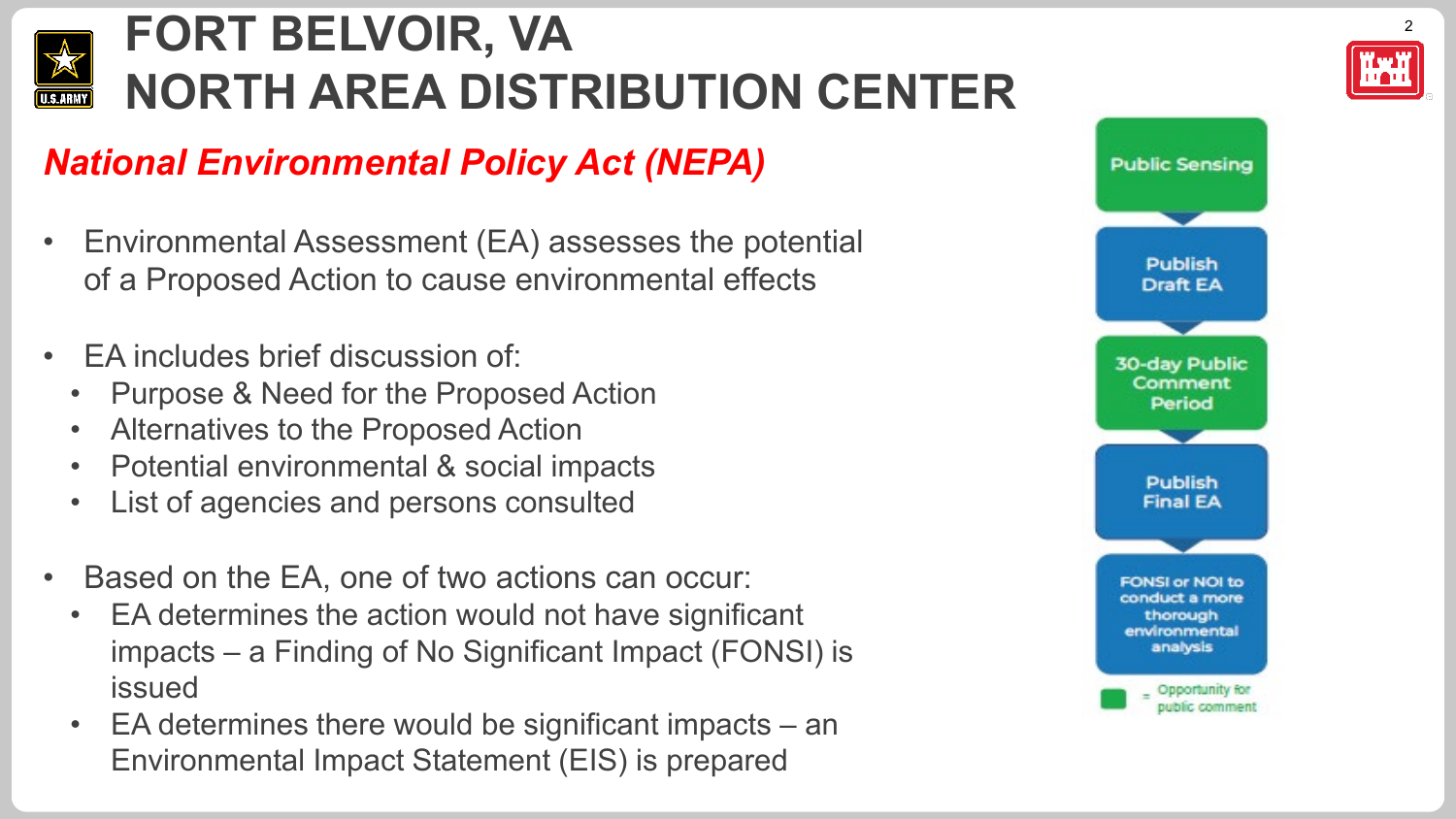

### *Fort Belvoir Information*

- Fort Belvoir & Fort Belvoir North Area (FBNA)
	- Provides logistical, intelligence & administrative support to Army & DoD organizations
	- Contributes to the nation's defense
	- Provides housing, medical services, recreational facilities & other support services to active-duty military and retirees in the National Capital Region
- FBNA, formerly Army Engineer Proving Ground
	- Three miles northwest of Fort Belvoir's main installation
	- Hosts National Geospatial Intelligence Agency (NGA) headquarters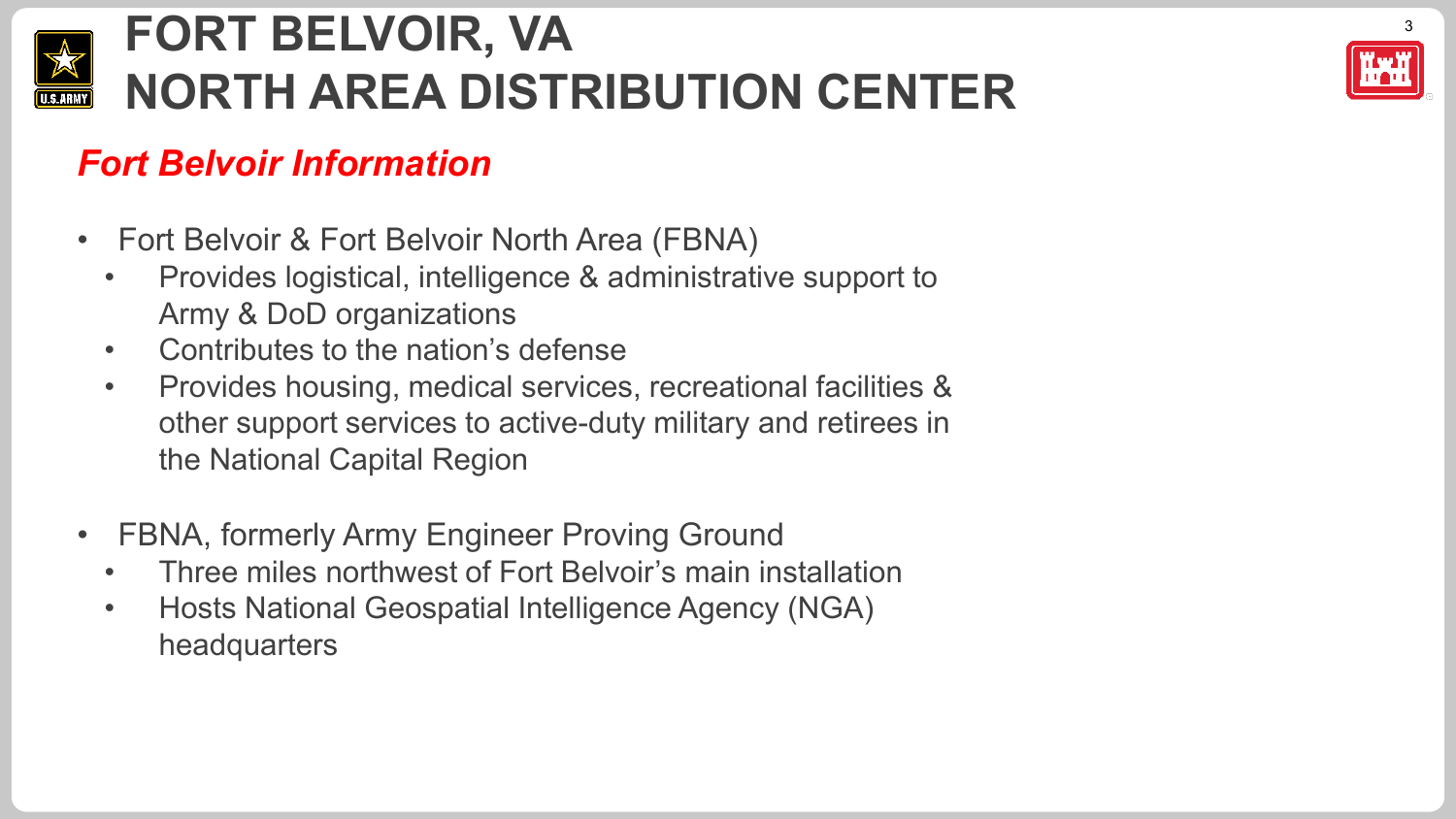



## *Proposed Action*

FBNA Distribution Center

- Construct a distribution center, approximately 525,000 sq. ft.
- Support approximately 600 additional personnel
- Enhanced security measures
- Approximately 640 cars and 12 trucks daily
- Operation hours 6am to 4pm

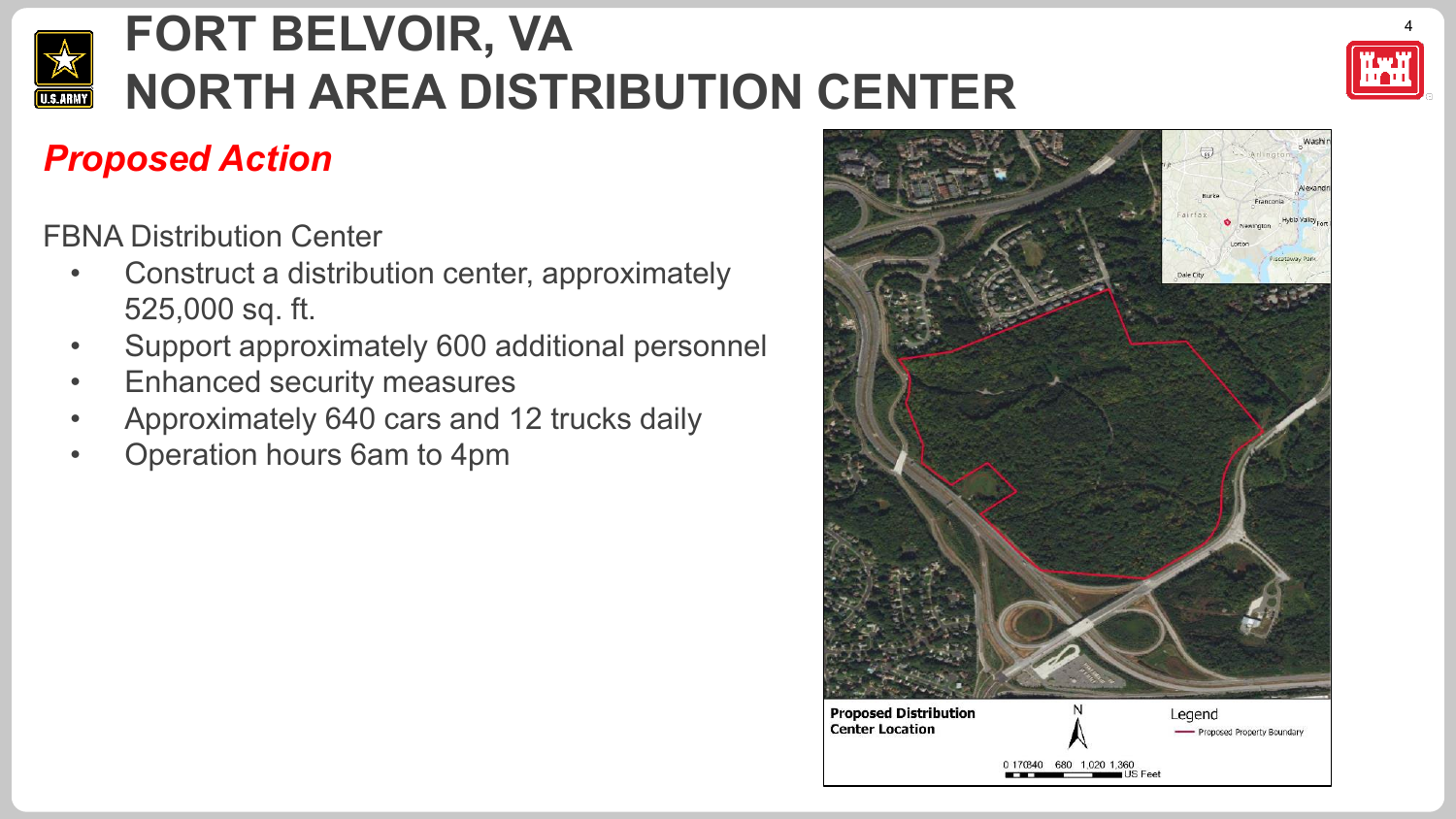



## *Purpose and Need for the Proposed Action*

- FBNA Distribution Center Project Purpose:
	- Build and operate a warehouse and administrative building at FBNA
	- Support delivery and receipt of materials across the Washington Metro Area
- FBNA Distribution Center Project Need: To modernize logistical operations and incorporate safety, security, & operational features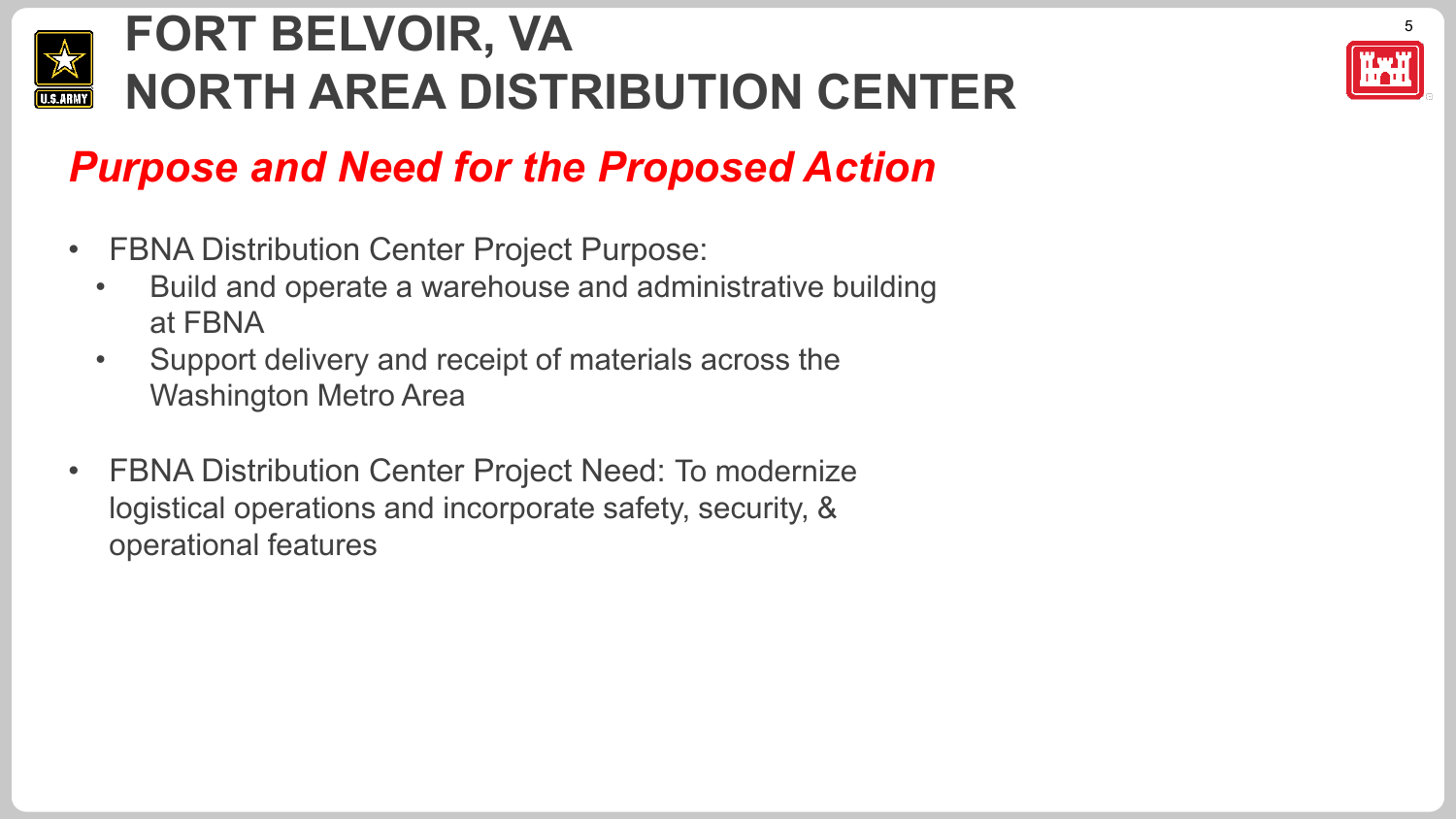

## *Purpose of the EA*

## **Resources Evaluated and Potential Cumulative Impacts:**

- Land use
- **Airspace**
- Noise
- Air quality
- Water resources
- Biological resources
- Cultural resources
- Geology, topography, and soils
- Hazardous and toxic materials and waste (HTMW)
- Traffic and transportation
- Infrastructure and utilities
- Socioeconomics, environmental justice, and protection of children
- Human health and safety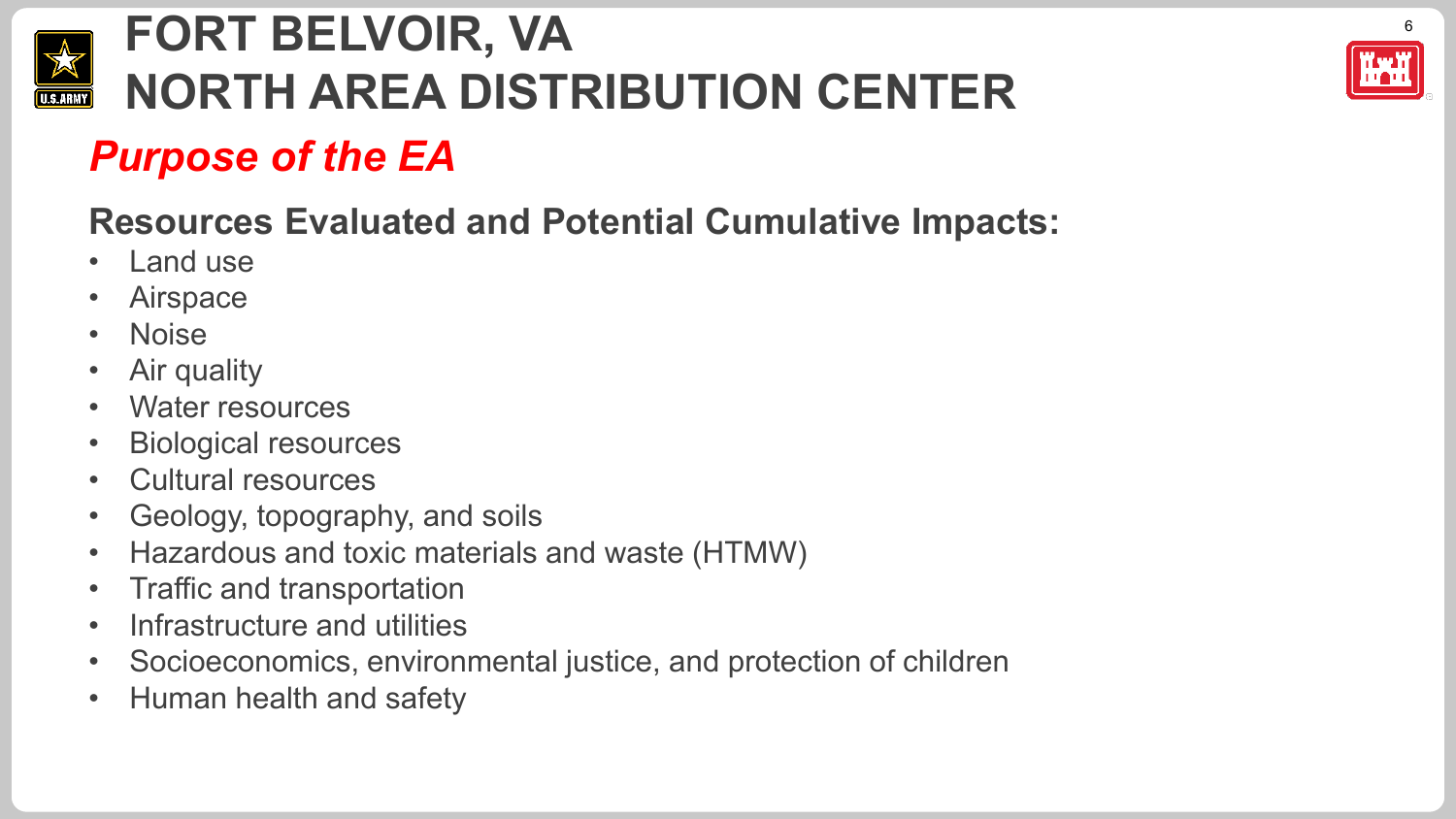



### *Development of Draft EA and Schedule*

- **Early Public Input Period:** Early Input Notification is emailed to stakeholder list to solicit the early input on the Proposed Action. (15 days)
- **Preparation of the Draft EA:** A Draft EA is prepared by an interdisciplinary team of environmental professionals. (approx. 120 days)
- **30 Day Public Review and Comment Period for the Draft EA:** The Draft EA is made available for public review and comment. (30 Days)
- **Preparation and Publication of the Final EA:** After the 30-day review period, all comments are addressed and incorporated into a Final EA. (approx. 90 Days)
- **Finding of No Significant Impact (FONSI) Admin Record** (60 days)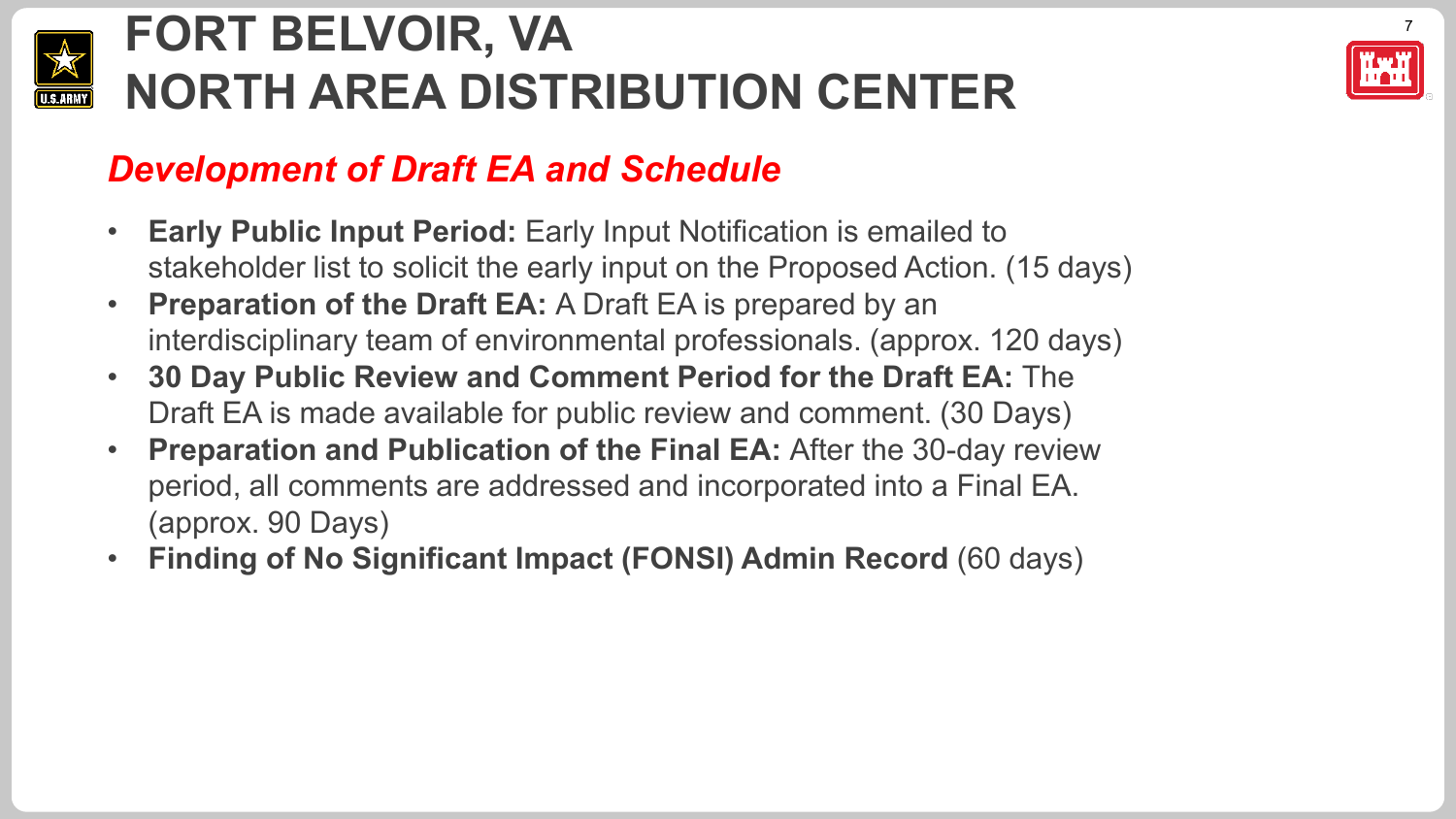



## *Early Input Notification to Stakeholders*

- Email Early Input Notification to stakeholders
- Project Website: www.nab.usace.army.mil/FBNA/
- Project Email: FBNA@usace.army.mil
- Advertise comment period in local newspapers (Washington Post, the Connection Mount Vernon Gazette and Springfield, and the Washington Times)
- Social Media: Facebook and Twitter



https://www.facebook.com/fortbelvoir

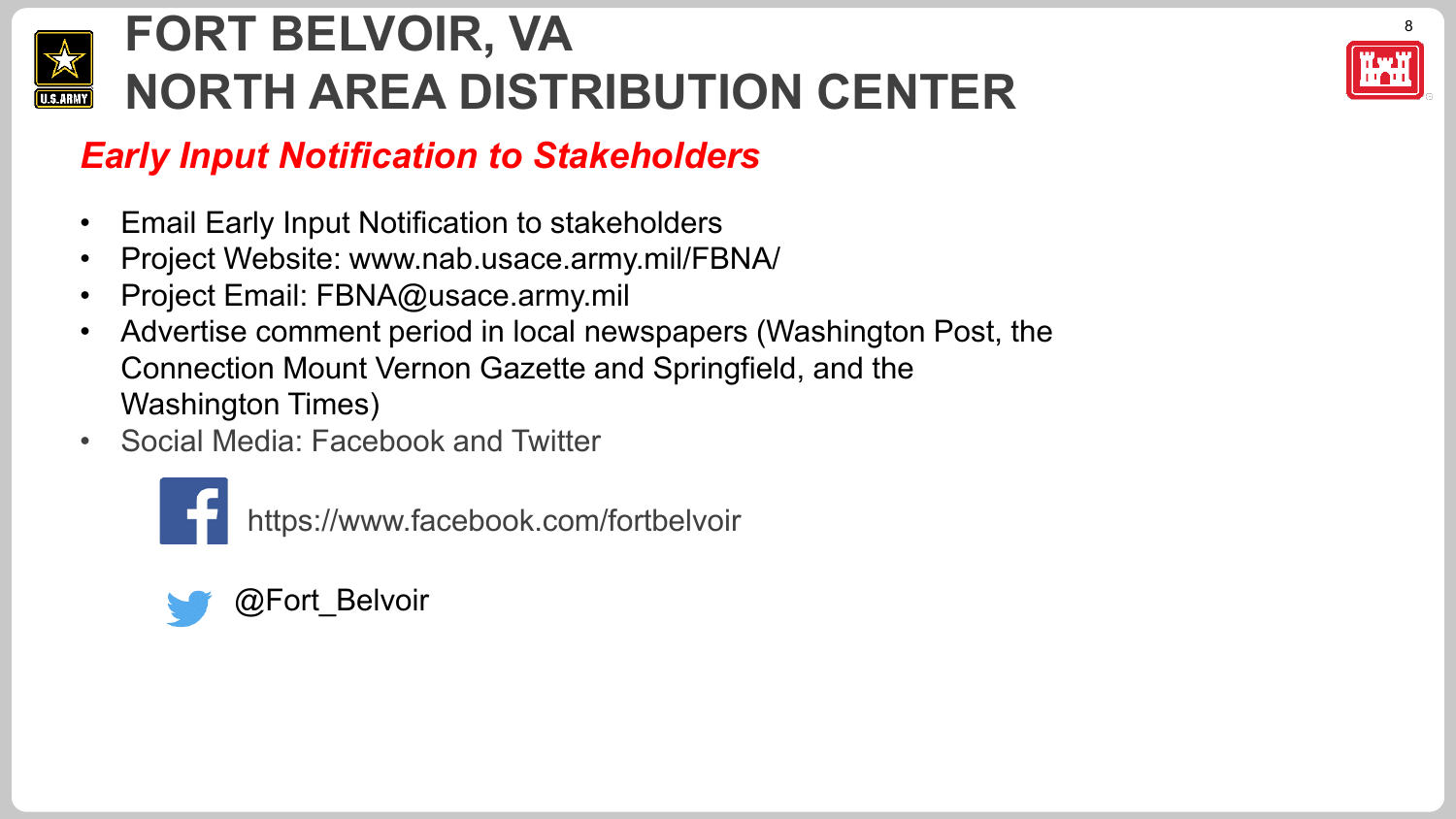



## *30-Day Draft EA Public Review Period*

- Project Website: www.nab.usace.army.mil/FBNA/
- Project Email: FBNA@usace.army.mil
- Local Newspapers (Washington Post, the Connection Mount Vernon Gazette and Springfield, and the Washington Times)
- Local Libraries (Kingstowne Library, Fort Belvoir Library, Lorton Library, Sherwood Regional Library, and Richard Byrd Library)
- Fort Belvoir Garrison website https://home.army.mil/belvoir/index.php/about/Garrison/directorate-publicworks/environmental-division
- Fort Belvoir Directorate of Public Works-Environmental Division (DPW-ED) at (703) 806-3193 or (703) 806-0020
- 



Social Media: Facebook and Twitter **https://www.facebook.com/fortbelvoir**